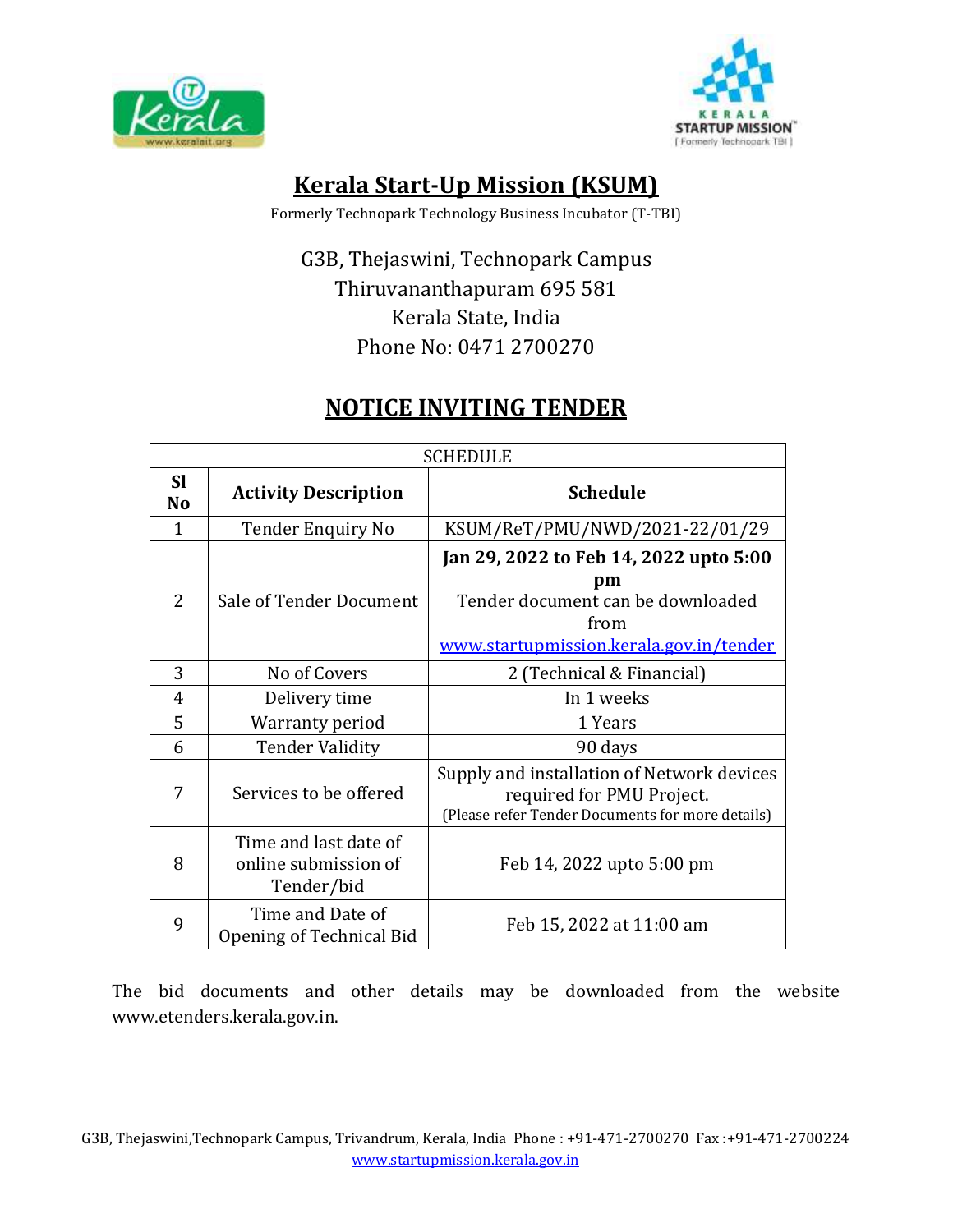



All Bid documents are to be submitted as hardcopy in the specified format in address given below. Please specify tender documents for more details.

### **The Chief Executive Officer**

Kerala Start-Up Mission (Formerly Technopark-TBI), G3B, Thejaswini, Technopark Campus, Kariyavattom, Trivandrum 695 581 Phone No: 0471 2700270 Email: [procurement@startupmisson.in](mailto:procurement@startupmisson.in)

Place: Trivandrum **Procurement Officer** Date: 29-01-2022 Kerala Start-Up Mission

**Note:** - If the date of opening of bids happens to be a holiday; the actual date for the same will be the next working day. No separate intimation in this regard will be issued.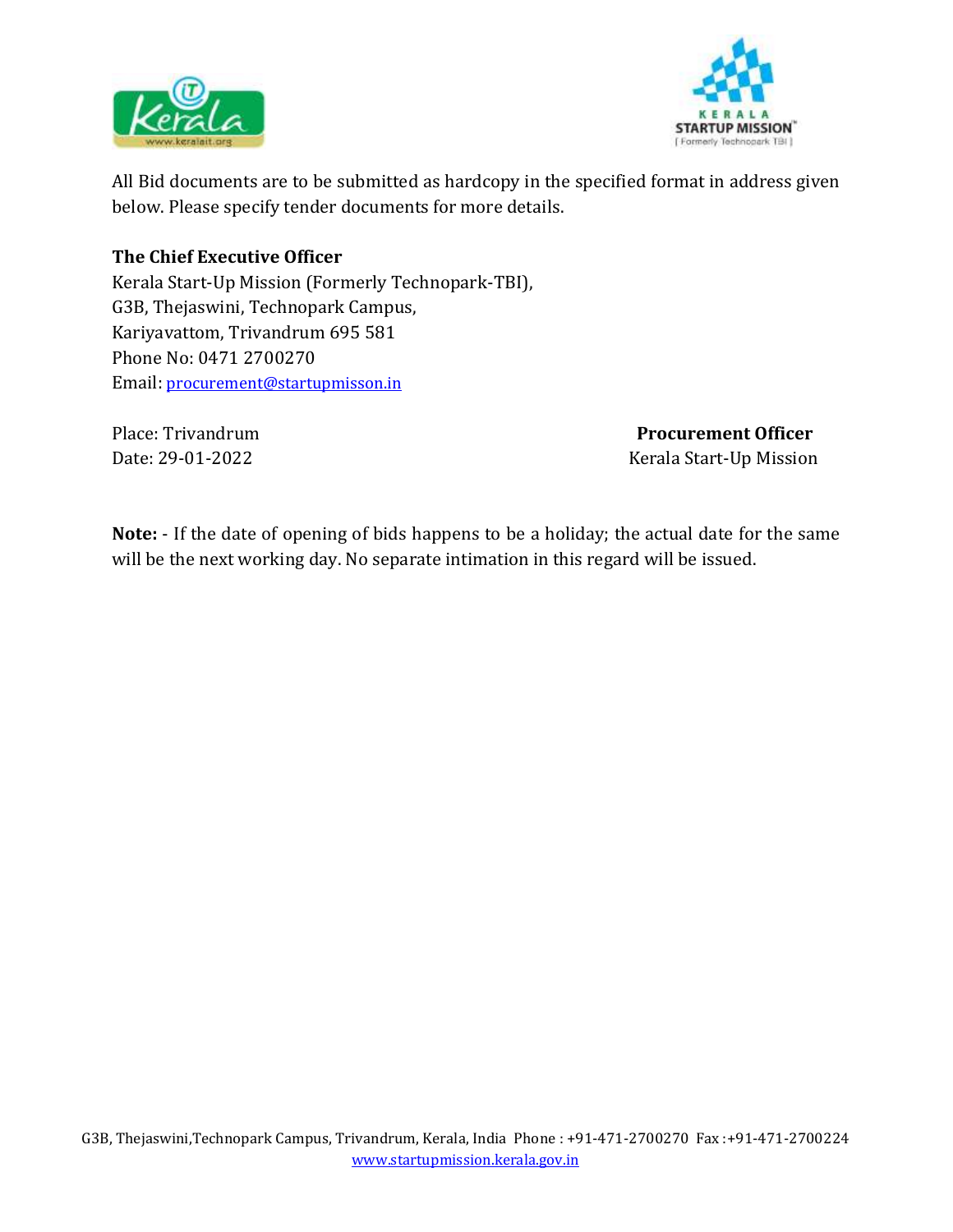



# **Kerala Start-Up Mission**

(Formerly Technopark TBI) G3B, Thejaswini, Technopark Campus Thiruvananthapuram 695 581 Kerala

# **TENDER DOCUMENT**

KSUM/ReT/PMU/NWD/2021-22/01/29

# **Item required**

| Supply and installation of Network devices required for PMU Project |                                                                                   |   |         |        |  |
|---------------------------------------------------------------------|-----------------------------------------------------------------------------------|---|---------|--------|--|
| Sl <sub>No</sub>                                                    | <b>Description of items required</b><br><b>Delivery</b><br><b>Warranty</b><br>Qty |   |         |        |  |
|                                                                     | Network Router                                                                    |   | 1 Years | 1 Week |  |
|                                                                     | Network Manageable Switch                                                         |   | 1 Years | 1 Week |  |
| 3                                                                   | Wi-Fi Access point with POE adapter with cabling                                  | っ | 1 Years | 1 Week |  |

## **Detailed Specification**

## **Network devices required for PMU Project**

| <b>Dual WAN Gigabit VPN Router</b>                                            |                                                                                                                                                                                                        |  |  |
|-------------------------------------------------------------------------------|--------------------------------------------------------------------------------------------------------------------------------------------------------------------------------------------------------|--|--|
|                                                                               | 2 WAN ports (RJ-45) for load balancing and resiliency                                                                                                                                                  |  |  |
|                                                                               | 4 LAN ports for high-performance connectivity                                                                                                                                                          |  |  |
| <b>General Details</b><br>2 USB ports to support a 3G/4G modem or flash drive |                                                                                                                                                                                                        |  |  |
| Dynamic web filtering                                                         | Enables business efficiency and security while connecting to the Internet,<br>allows<br>Internet access policies for end devices and Internet applications to help ensure<br>performance and security. |  |  |
| Client identification                                                         | Identifies the type of connected devices and allows setting policies.                                                                                                                                  |  |  |
| Application visibility                                                        | Generates reports of Internet applications being used by clients and allows<br>setting policies.                                                                                                       |  |  |
| Intrusion Prevention<br>System (IPS)                                          | Blocking network connections that are determined too risky for the organization.                                                                                                                       |  |  |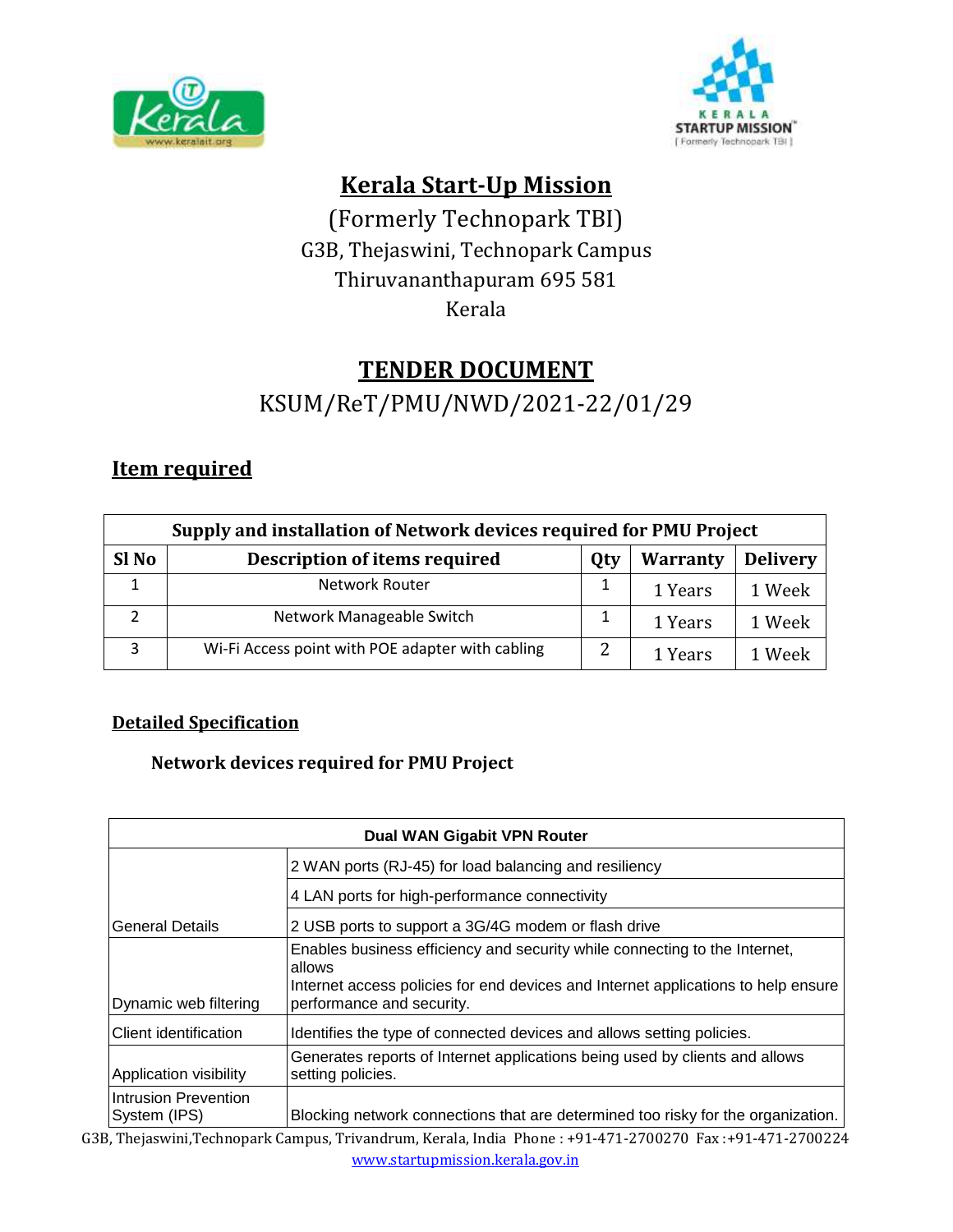



| Security                             | Firewall, UTM features, Secure connectivity, Hardware-accelerated<br>performance, Dual-WAN with load-balancing and 3G/4G failover brings<br>resiliency and increased bandwidth, Partner- or customer-centric single pane-<br>of-glass network management with the integration into FindIT<br>Manager or web UI, Automated software updates |
|--------------------------------------|--------------------------------------------------------------------------------------------------------------------------------------------------------------------------------------------------------------------------------------------------------------------------------------------------------------------------------------------|
| <b>USB</b>                           | 2 for flash drive (USB-3, USB-2)                                                                                                                                                                                                                                                                                                           |
| Firewall                             | Stateful packet inspection, up to 980 Mbps throughput for TCP and UDP                                                                                                                                                                                                                                                                      |
| Quality of Service (QoS)             | Traffic Classes, WAN Queuing, WAN Policing, WAN Bandwidth Management                                                                                                                                                                                                                                                                       |
| Web Security                         | Dynamic web filtering: Cloud based, more than 80 categories, more than 450<br>million domains classified                                                                                                                                                                                                                                   |
| Intrusion Prevention<br>System (IPS) | IDS/IPS inspects network packets, logs and blocks attacks                                                                                                                                                                                                                                                                                  |
| <b>VLAN</b>                          | Up to 32 VLANs                                                                                                                                                                                                                                                                                                                             |
| <b>Port Security</b>                 | Yes, 802.1X                                                                                                                                                                                                                                                                                                                                |
| <b>RAM</b>                           | 1 GB DDR3                                                                                                                                                                                                                                                                                                                                  |
| Flash                                | 256 MB                                                                                                                                                                                                                                                                                                                                     |

| <b>Manageable Switch</b>                                |                                                                                                                                            |  |  |
|---------------------------------------------------------|--------------------------------------------------------------------------------------------------------------------------------------------|--|--|
|                                                         | 24 10/100/1000 ports                                                                                                                       |  |  |
|                                                         | 4 Gigabit SFP                                                                                                                              |  |  |
|                                                         | Rack-mountable                                                                                                                             |  |  |
| <b>General Details</b>                                  | 56Gbps Switching capacity                                                                                                                  |  |  |
| Capacity in<br><b>Millions of Packets</b><br>per Second | above 40                                                                                                                                   |  |  |
| Switching Capacity in<br>Gigabits per Second<br>(Gbps)  | above 55                                                                                                                                   |  |  |
| <b>Spanning Tree Protocol</b>                           | Standard 802.1d Spanning Tree support                                                                                                      |  |  |
| <b>VLAN</b>                                             | 4,094 VLANs simultaneously                                                                                                                 |  |  |
| <b>VLAN Translation</b>                                 | Must support One-to-One Mapping                                                                                                            |  |  |
| <b>Dynamic Host</b><br><b>Configuration Protocol</b>    | DHCP traffic to DHCP server in different VLAN, with option 82                                                                              |  |  |
| IPv4 routing                                            | Up to 990 static routes and up to 128 IP interfaces                                                                                        |  |  |
| <b>DHCP Server</b>                                      | Switch functions as an IPv4 DHCP server serving IP addresses for multiple<br>DHCP pools/scopes                                             |  |  |
| Security                                                | Must have features such as SSH, SSL, IEEE 802.1X (Authenticator), IEEE<br>802.1X supplicant, Web-based authentication, STP, DHCP snooping, |  |  |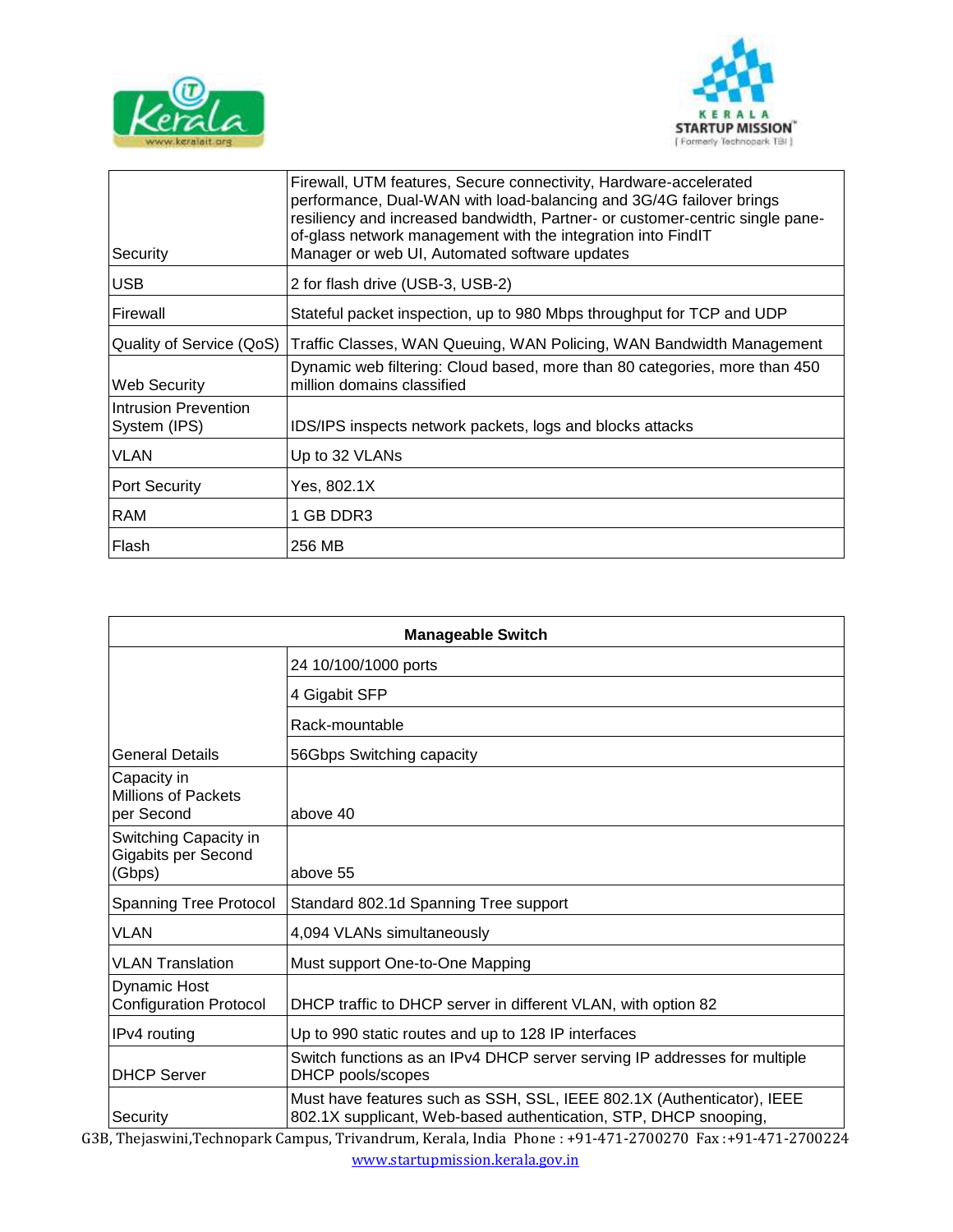



| RADIUS/TACACS+                    | Supports RADIUS and TACACS authentication. Switch functions as a client                                |  |
|-----------------------------------|--------------------------------------------------------------------------------------------------------|--|
| Rate limiting                     | Ingress policer; egress shaping and rate control; per VLAN, per port, and flow<br>based; 2R3C policing |  |
| <b>EEE Compliant</b><br>(802.3az) | Supports IEEE 802.3az on all copper Gigabit Ethernet ports                                             |  |
| <b>Buttons</b>                    | Reset button                                                                                           |  |
| Cabling type                      | Unshielded Twisted Pair (UTP) Category 5e or better for 1000BASE-T                                     |  |
| Flash                             | 256 MB                                                                                                 |  |
| <b>CPU</b>                        | 800 MHz ARM                                                                                            |  |
| <b>DRAM</b>                       | 512 MB                                                                                                 |  |

| <b>Wi-Fi Access point</b> |                                              |  |
|---------------------------|----------------------------------------------|--|
|                           | 2x2 WiFi 6 access point                      |  |
| <b>General Details</b>    | Aggregate throughput upto 1.5Gbps            |  |
|                           | Management interfaces - Ethernet & Bluetooth |  |
|                           | Ethernet Interface - (1) GbE RJ45 port       |  |
| Management interfaces     | Ethernet, Bluetooth                          |  |
| <b>Button</b>             | <b>Factory reset</b>                         |  |
| WiFi standards            | 802.11a/b/g, WiFi 4/WiFi 5/WiFi 6            |  |
| Wireless security         | WPA-PSK, WPA-Enterprise (WPA/WPA2/WPA3)      |  |
| VLAN                      | 802.1Q                                       |  |
| <b>Advanced QoS</b>       | Per-user rate limiting                       |  |
| Throughput rate           | 2.4 GHz - >=300 Mbps                         |  |
|                           | 5 GHz - >=1201 Mbps                          |  |
| Guest traffic isolation   | Supported                                    |  |

# **General Terms & Conditions**

## **1. Eligibility Criteria:**

a) Should be a Firm/Company Incorporated in India.

b) Bidder should have a fully functional service centre with spares stock for attending the breakdown calls. Details of the service centre must be provided.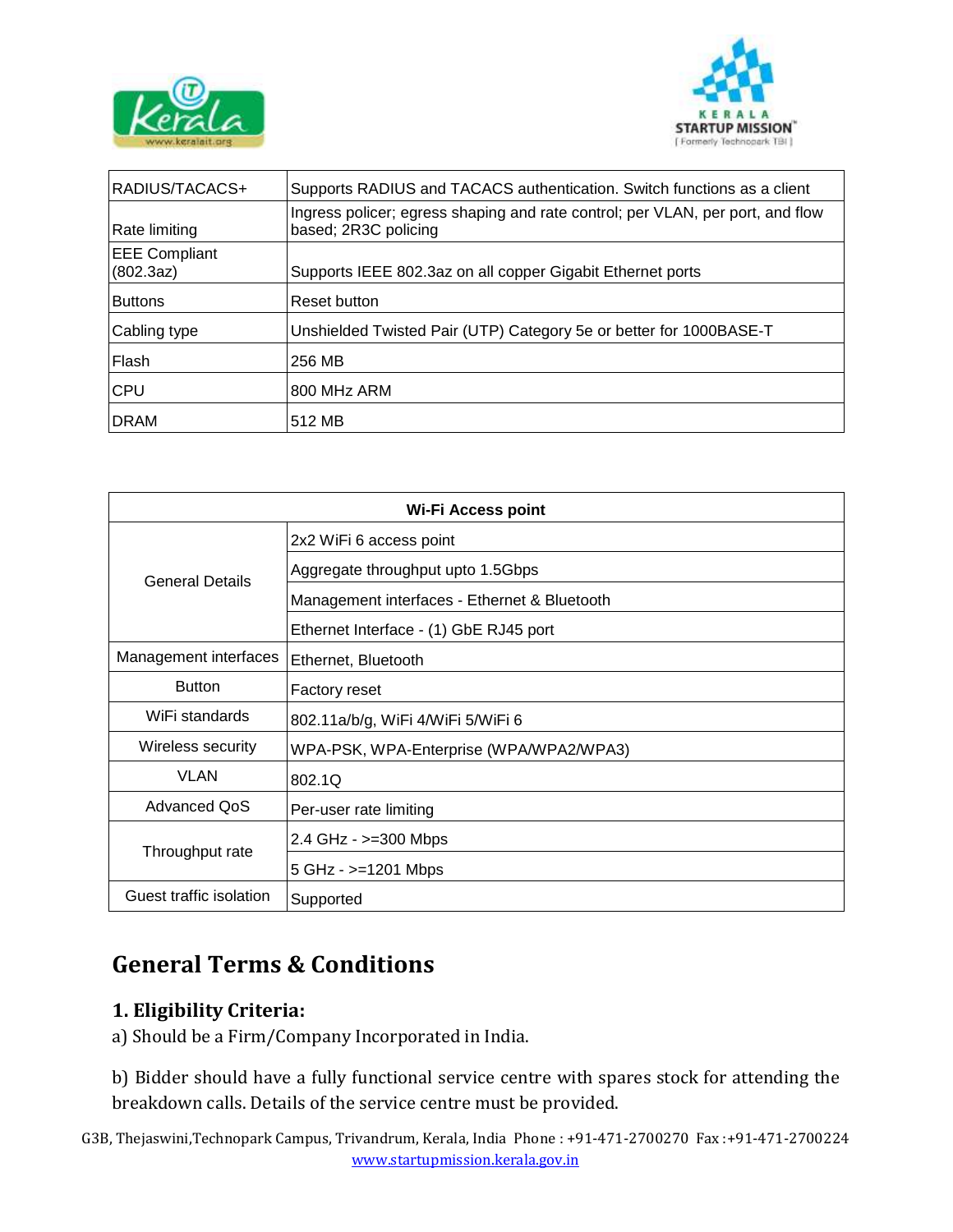



# **2. Scope of Supply:**

a) The tenders shall be submitted as per the technical specifications as per **Annexure – I**  (Part A and Part B)

b) Submission of the tender implies that these conditions of tender have been read by the tenderer and is aware of the scope of the supply and the quality of the material to be supplied. The final acceptance of the tender rests with the Chief Executive Officer, Kerala Startup Mission who reserves the right to accept or reject any or all tenders without assigning any reason thereof.

## **3. Submission of bids**

The tender should be submitted in two parts as under

- I. Technical Bid
- II. Financial Bid

The documents shall include the following:

- 1. Company registration details
- 2. Company profile
- 3. Work completion report
- 4. Copy of GST registration
- 5. Tender form
- 6. Annexure 1

## **Financial Bid**

1. As per the Format given in Annexure 2

# **4. Validity of Tender**

a) The tender shall be valid for a period of one year from the date of opening of the tender.

b) Tenderer for any reason whatever, withdraws the tender after it is accepted or become unable or fails to execute the orders within stipulated delivery period, KSUM shall be at liberty to cancel the order forthwith and the EMD of the tender in such a case will be forfeited by the KSUM.

c) No representation for the enhancement of the prices of the accepted tender or alteration of the terms and conditions will be entertained till supplies are completed.

# **5. Guarantee of Quality and Warranty of goods supplied:**

**a.** Guarantee/Warranty and Support and defects liability period-The supplier shall guarantee that all equipments are free from any defects due to the defective materials and poor workmanship, that the equipments are not less than the guaranteed values. The Guarantee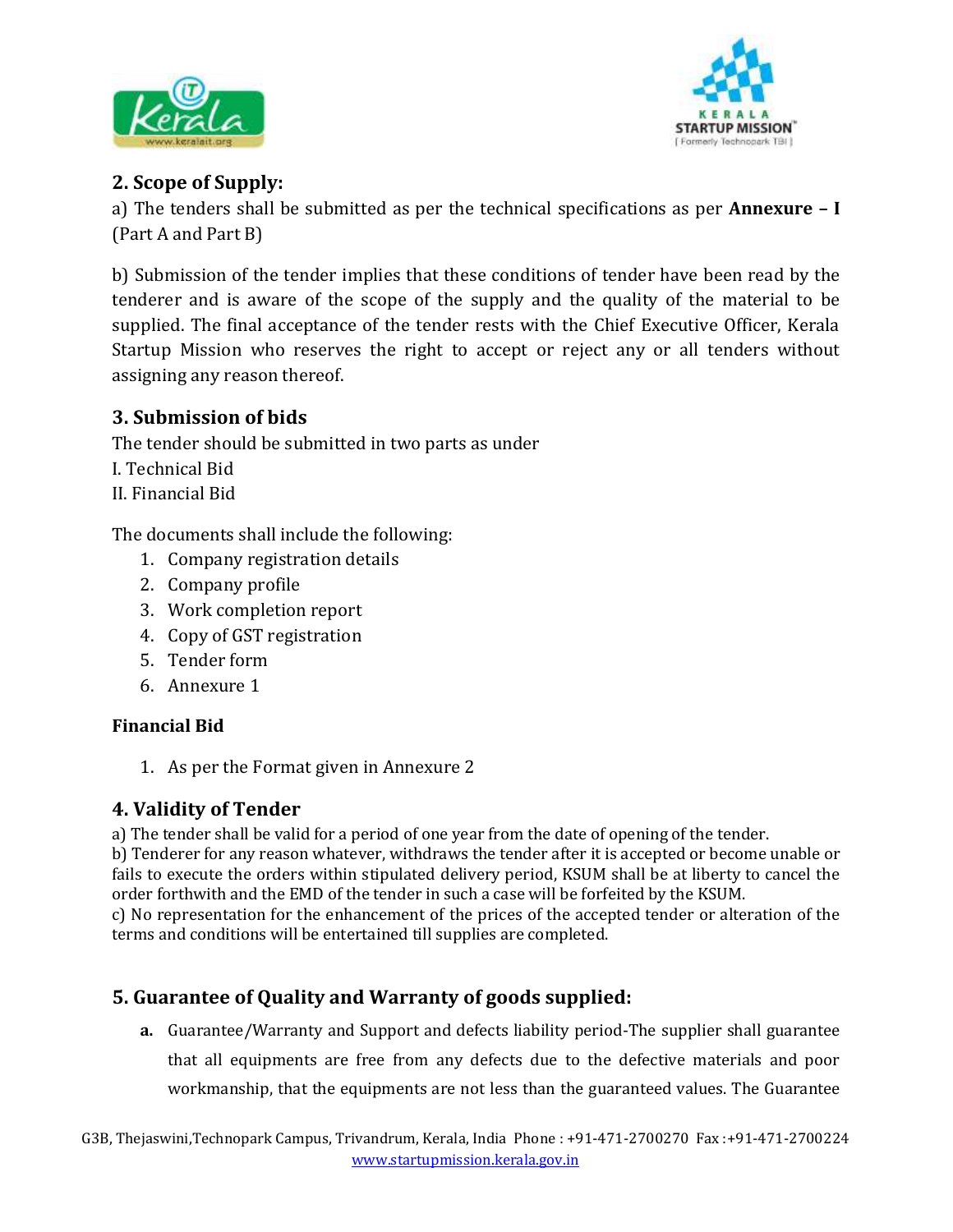



shall be valid for the period mentioned against each item above after successful testing and taking over. Any part found defective shall be replaced free of cost by the supplier.

#### **6. Packing**

- a. The supplier shall provide packing of the goods, as required to prevent their damages or deterioration during the transit to their final destination as indicated in the contract. The packing shall be sufficient to withstand, without limitation, rough handling during transit.
- b. The equipment shall be securely boxed, crated and protected from mechanical damage, moisture etc. suitable for both storage and transit according to the nature of the material and mode of transport.

#### **7. Price**

a) The price shall be firm and shall include all applicable taxes and charges. Any variation in the duties, levies etc. during the period of supplies shall be charged to the tenderer account. The rates quoted shall be all inclusive, with the delivery, up to destination i.e. KSUM, Trivandrum. b) The Tenderer shall submit the copy of PAN Number, GST Number registration details along with the tender.

### **8. Delivery**

- **a.** The successful tenderer shall complete supplies strictly within the accepted delivery period. Material ordered by the KSUM shall be delivered to destination securely packed as may be necessary.
- **b.** The Equipments shall have to be delivered and installed at KSUM, Trivandrum to the satisfaction of concerned Authority.

#### **9. Payment**

The payment will be made by KSUM by to the bank account as mentioned in the Invoice bill. The tenderer shall submit the documents, which shall clearly indicate that the Proper Installation & successful Testing of Equipment are done.

## **10. Service Facility**

In order to ensure proper and timely after sales service, contact details with addresses of service centre nearest to KSUM, Trivandrum shall be provided along with the bid.

#### **11. Taxes**

Suppliers shall be entirely responsible for all taxes, duties, license fees, octroi, road permits, etc., incurred until delivery of the contracted Goods to the Purchaser.

## **12. Termination for Default**

The purchaser may, without prejudice to any other remedy for breach of contract, by written notice of default sent to the supplier, terminate the Contract in whole or part: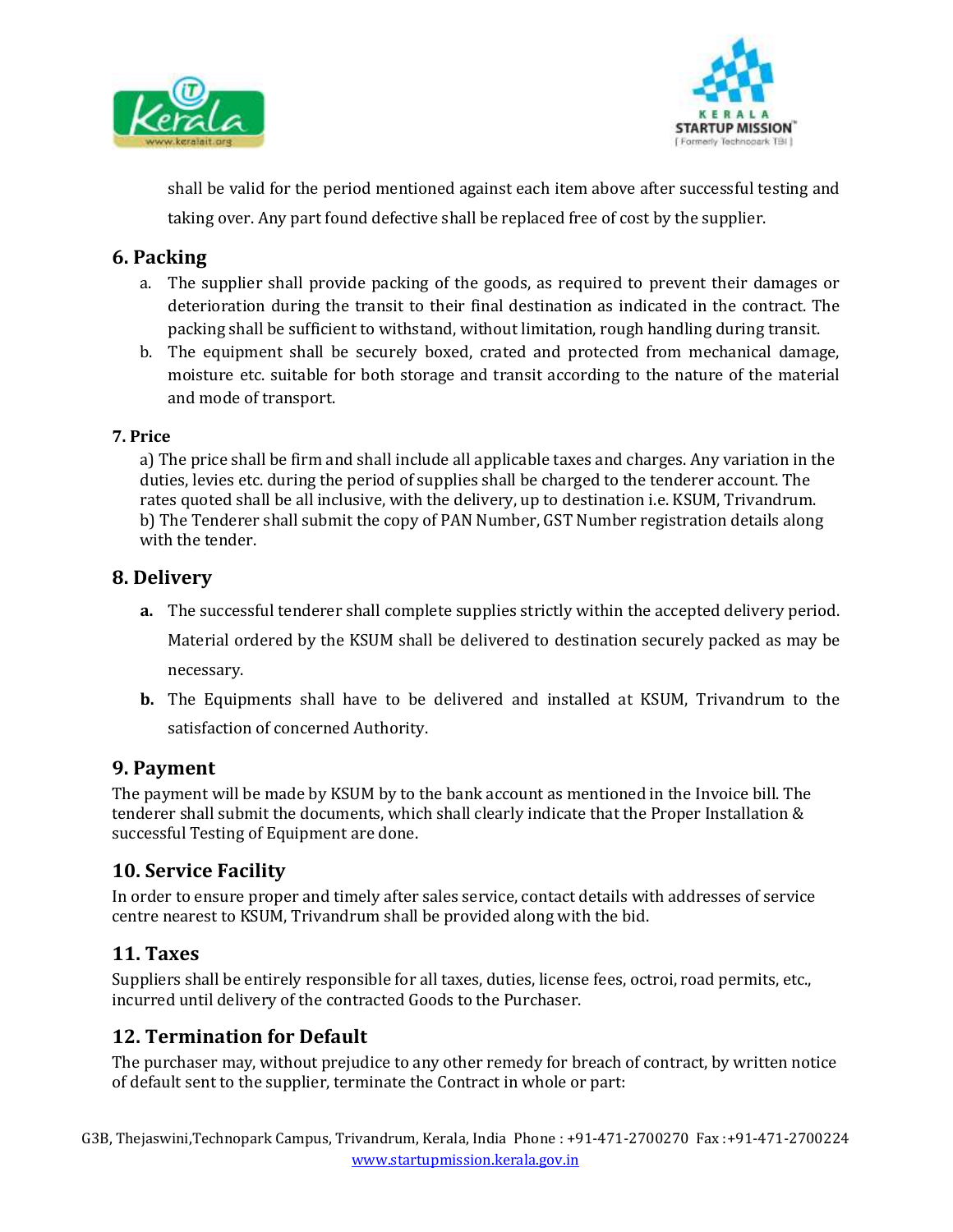



- **a.** If the supplier fails to deliver any or all of the Goods within the period(s) specified in the order, or within any extension thereof granted by the Purchaser; or
- **b.** If the Supplier fails to perform any other obligation(s) under the Contract.
- **c.** If the Supplier, in the judgment of the Purchaser has engaged in corrupt or fraudulent practices in competing for or in executing the Contract.

**Z** For the purpose of this Clause:

- **a.** "Corrupt practice" means the offering, giving, receiving or soliciting of anything of value to influence the action of a public official in the procurement process or in contract execution.
- **b.** "Fraudulent practice" means a misrepresentation of facts in order to influence a procurement process or the execution of a contract to the detriment of Borrower, and includes collusive practice among Tenderers(prior to or after bid submission) designed to establish bid prices at artificial non-competitive levels and to deprive the Borrower of the

benefits of free and open competition".

In the event the Purchaser terminates the Contract in whole or in part, the Purchaser may procure, upon such terms and in such manner, as it deems appropriate, Goods or Services similar to those undelivered, and the Supplier shall be liable to the Purchaser for any excess costs for such Goods or Services. However, the Supplier shall continue the performance of the contract to the extent not terminated.

#### **13. Claims:**

- a. If the material supplied are found to be off size and shape different than those in the accepted offer and are of specifications lower than those stipulated in the accepted offer, KSUM shall have the right to totally reject the goods and/or to prefer a claim for compensation for the part of goods, which are rejected.
- b. The supplier shall reimburse to KSUM, the actual expenditure incurred, on such goods, within 15 (fifteen) days of its demand.
- c. The supplier shall be responsible for arranging the rejected goods to be removed at his/her cost from KSUM, Trivandrum premises.
- d. The supplier shall also compensate for losses, if any, sustained by KSUM due to defective packing and/or wrong marking of the goods.

# **We confirm with our acceptance to the Commercial & General Terms & Conditions Sl. No. 1 to 13 as given above.**

**Date:** Name, Signature and seal of tenderer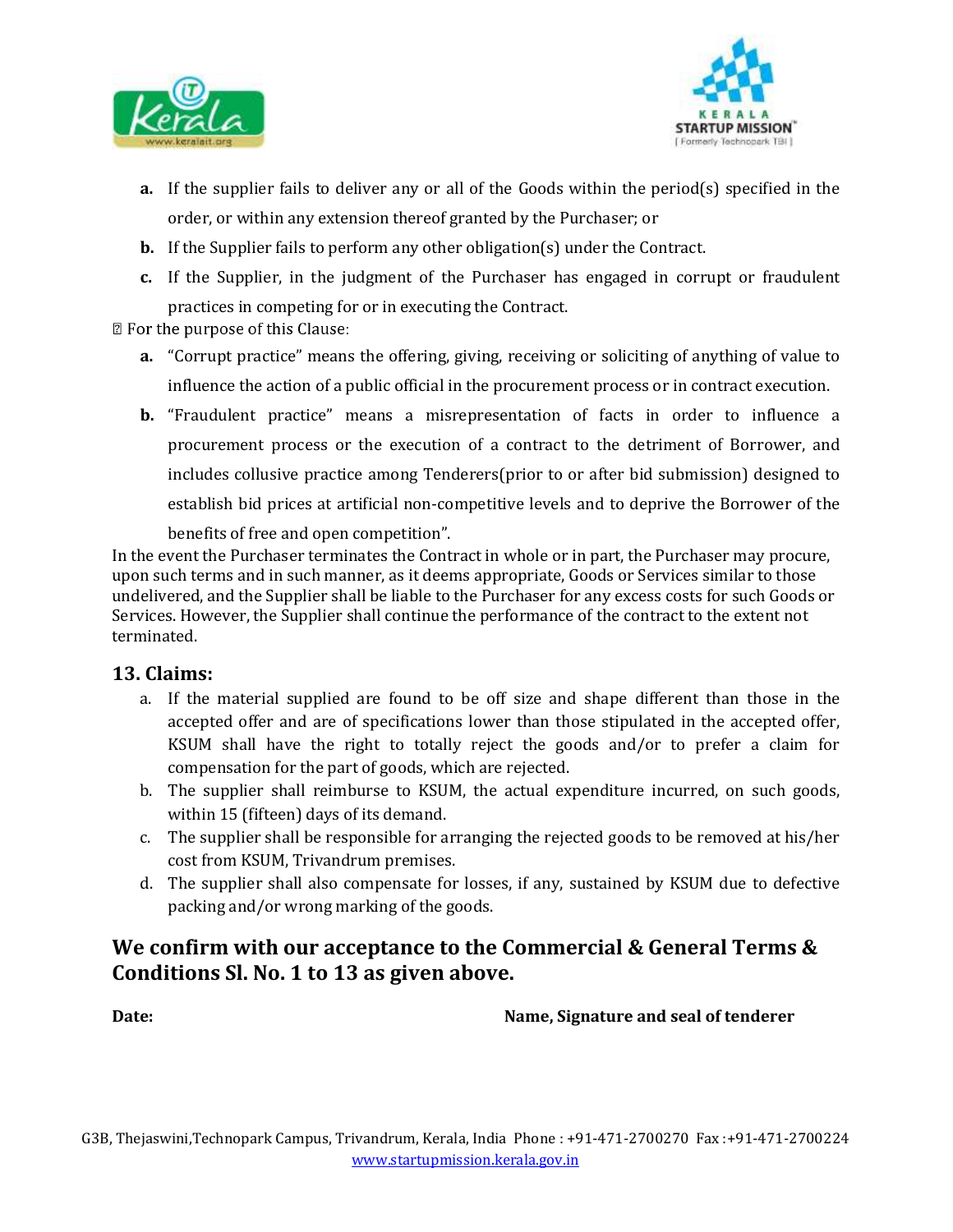



#### **TENDER FORM**

#### **The Chief Executive Officer**

Kerala Start-Up Mission (Formerly Technopark TBI), G3B, Thejaswini, Technopark Campus, Trivandrum 695581

Dear Sir,

Sub: Bid form Ref: Tender No.: KSUM/ReT/PMU/NWD/2021-22/01/29

- 1. Having examined the conditions of tender contract, the receipt of which is hereby duly acknowledged. i/we undersigned, offer to supply all hardware & software and execute all works in conformity with tender specifications referred above and also to the said terms & conditions from the sum shown in the commercial bid(s) attached herewith and made part of this bid.
- 2. I/We undertake, if our Bid is accepted to complete delivery & commissioning of all Items specified in the contract within 3 weeks calculated from the date of issue of your purchase order/LOI.
- 3. We understand that you are not bound to accept the lowest or any bid, you may receive.
- 4. I / We affirm that I / We have enclosed the acceptance of all terms and conditions and also all brochures detailing the technical specification of the items quoted by me/us.
- 5. I / We hereby confirm that all the items supplied are in proper working condition and tested successfully.
- 6. The tender document for the works mentioned above have been obtained by me from the URL: https://startupmission.kerala.gov.in/tender , the official website of Govt of Kerala and I / we hereby certify that I / we have read the entire terms and conditions of the tender document, which shall form part of the contract agreement and I / we shall abide by the conditions / clauses contained therein.
- 7. My /our GST & PAN Numbers are as follows.
- 8. GST Registration Number. …………………….
- 9. PAN Number. ………………………
- 10. Dated this ………………………..day of………………………………… 201…..
- 11. Signature of
- 12. In capacity of
- 13. Duly authorized to sign the bid for and on behalf of -----------------------------------------
- 14. Witness 1. ------------------
- 15. Signature
- 16. Witness 2. ------------------
- 17. Signature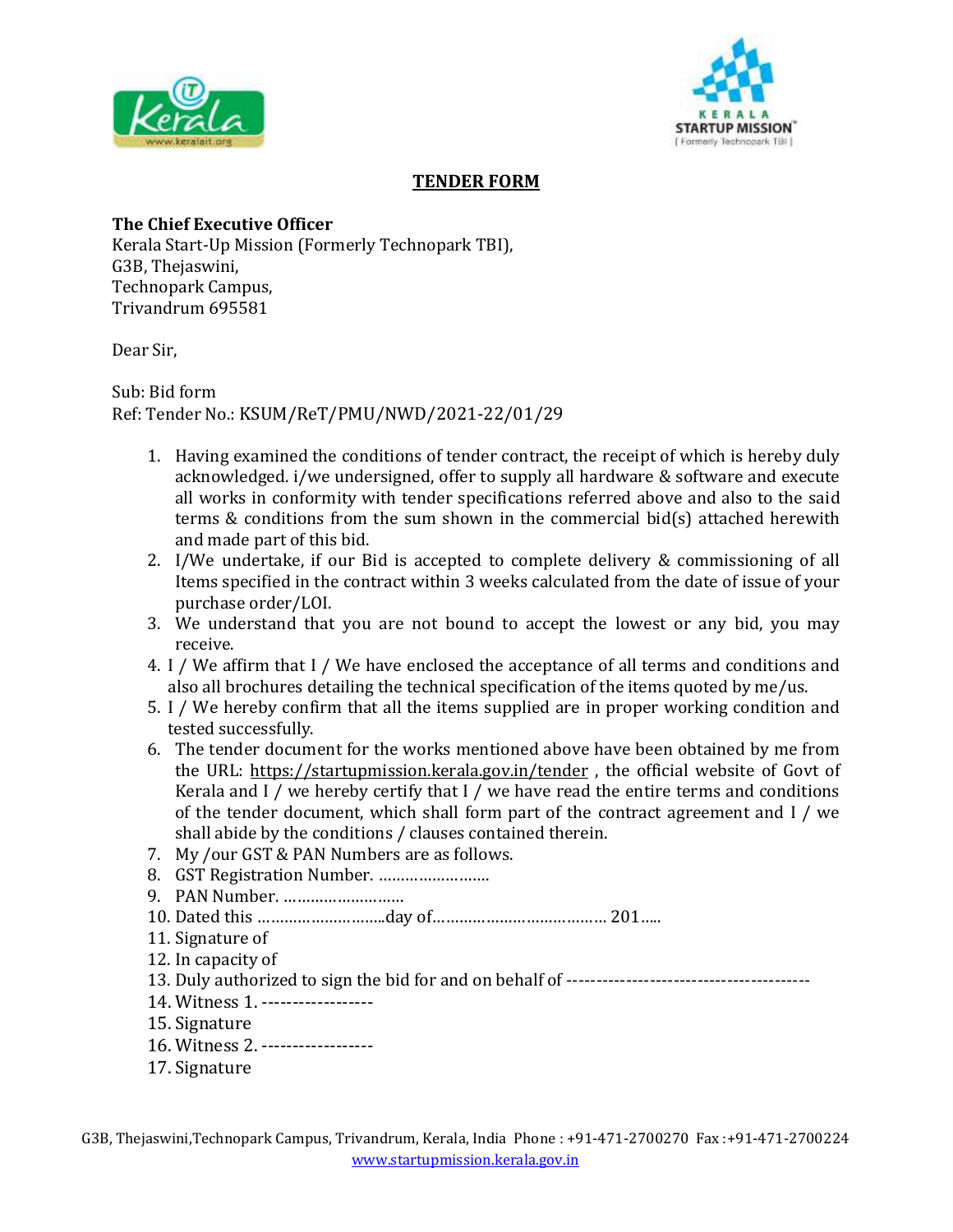



#### **Annexure I**

#### **Technical Specification for the Supply and installation of Network devices required for PMU Project**

|                                             |                                                                                                                                                                                                                                                                                                                                                         | Compliance<br>(Yes/No) | If No, Specify<br>exact |
|---------------------------------------------|---------------------------------------------------------------------------------------------------------------------------------------------------------------------------------------------------------------------------------------------------------------------------------------------------------------------------------------------------------|------------------------|-------------------------|
| Dual WAN Gigabit VPN Router                 |                                                                                                                                                                                                                                                                                                                                                         |                        | specification           |
|                                             | 2 WAN ports (RJ-45) for load balancing and<br>resiliency                                                                                                                                                                                                                                                                                                |                        |                         |
|                                             | 4 LAN ports for high-performance<br>connectivity                                                                                                                                                                                                                                                                                                        |                        |                         |
| <b>General Details</b>                      | 2 USB ports to support a 3G/4G modem or<br>flash drive                                                                                                                                                                                                                                                                                                  |                        |                         |
| Dynamic web filtering                       | Enables business efficiency and security<br>while connecting to the Internet, allows<br>Internet access policies for end devices and<br>Internet applications to help ensure<br>performance and security.                                                                                                                                               |                        |                         |
| Client identification                       | Identifies the type of connected devices and<br>allows setting policies.                                                                                                                                                                                                                                                                                |                        |                         |
| Application visibility                      | Generates reports of Internet applications<br>being used by clients and allows setting<br>policies.                                                                                                                                                                                                                                                     |                        |                         |
| <b>Intrusion Prevention</b><br>System (IPS) | Blocking network connections that are<br>determined too risky for the organization.                                                                                                                                                                                                                                                                     |                        |                         |
| Security                                    | Firewall, UTM features, Secure connectivity,<br>Hardware-accelerated performance, Dual-<br>WAN with load-balancing and 3G/4G failover<br>brings resiliency and increased bandwidth,<br>Partner- or customer-centric single pane-of-<br>glass network management with the<br>integration into FindIT<br>Manager or web UI, Automated software<br>updates |                        |                         |
| <b>USB</b>                                  | 2 for flash drive (USB-3, USB-2)                                                                                                                                                                                                                                                                                                                        |                        |                         |
| Firewall                                    | Stateful packet inspection, up to 980 Mbps<br>throughput for TCP and UDP                                                                                                                                                                                                                                                                                |                        |                         |
| <b>Quality of Service</b><br>(QoS)          | Traffic Classes, WAN Queuing, WAN<br>Policing, WAN Bandwidth Management                                                                                                                                                                                                                                                                                 |                        |                         |
| <b>Web Security</b>                         | Dynamic web filtering: Cloud based, more<br>than 80 categories, more than 450 million<br>domains classified                                                                                                                                                                                                                                             |                        |                         |
| <b>Intrusion Prevention</b><br>System (IPS) | IDS/IPS inspects network packets, logs and<br>blocks attacks                                                                                                                                                                                                                                                                                            |                        |                         |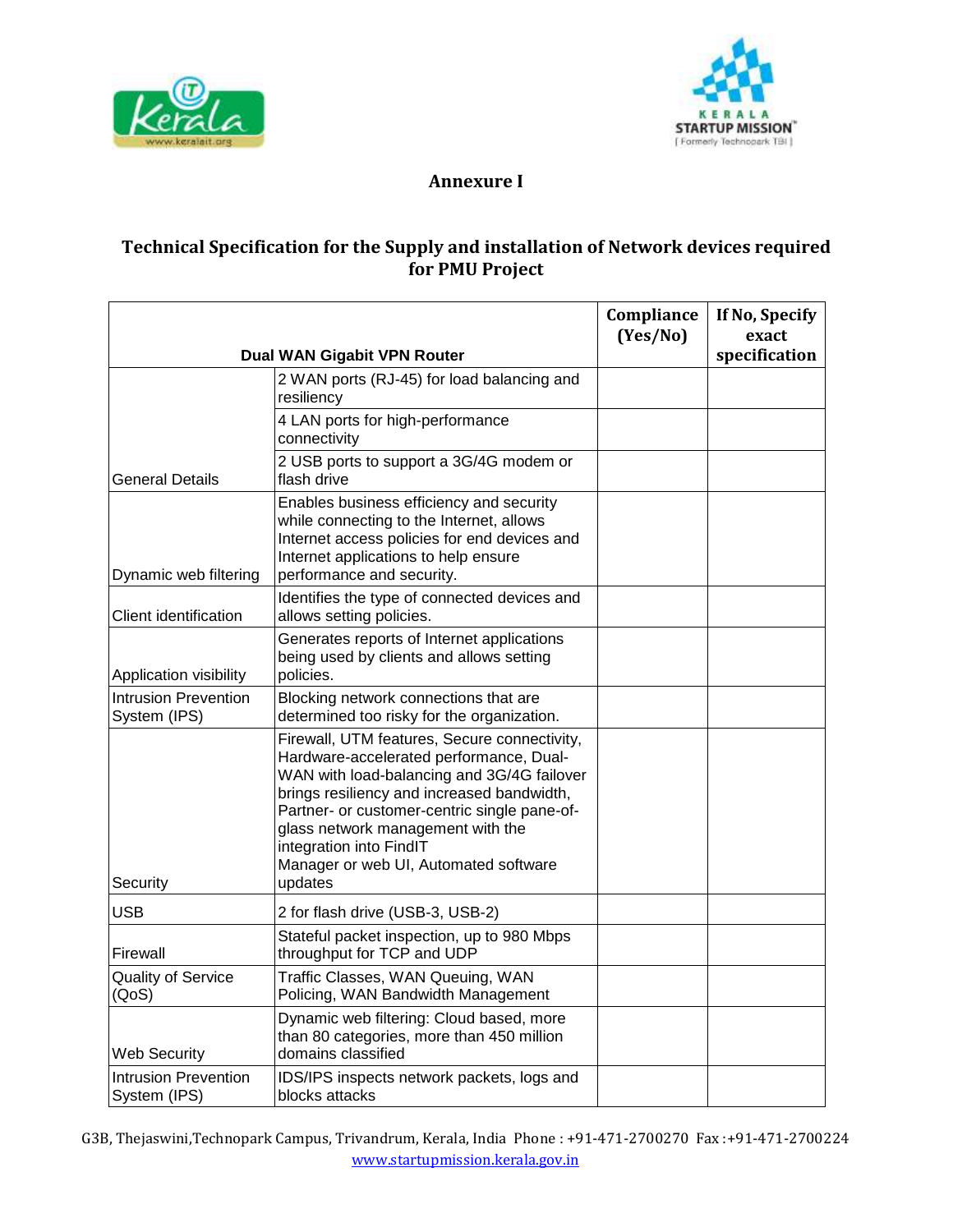



| <b>VLAN</b>          | Up to 32 VLANs                         |  |
|----------------------|----------------------------------------|--|
| <b>Port Security</b> | Yes, 802.1X                            |  |
| <b>RAM</b>           | 1 GB DDR3                              |  |
| Flash                | 256 MB                                 |  |
| Preferred Router:    | CISCO, Sonic Wall, Netgear or Equitant |  |

|                                                               | <b>Manageable Switch</b>                                                                                                                         |  |
|---------------------------------------------------------------|--------------------------------------------------------------------------------------------------------------------------------------------------|--|
|                                                               | 24 10/100/1000 ports                                                                                                                             |  |
|                                                               | 4 Gigabit SFP                                                                                                                                    |  |
|                                                               | Rack-mountable                                                                                                                                   |  |
| <b>General Details</b>                                        | 56Gbps Switching capacity                                                                                                                        |  |
| Capacity in<br><b>Millions of Packets</b><br>per Second       | above 40                                                                                                                                         |  |
| Switching Capacity in<br><b>Gigabits per Second</b><br>(Gbps) | above 55                                                                                                                                         |  |
| <b>Spanning Tree</b><br>Protocol                              | Standard 802.1d Spanning Tree support                                                                                                            |  |
| <b>VLAN</b>                                                   | 4,094 VLANs simultaneously                                                                                                                       |  |
| <b>VLAN Translation</b>                                       | Must support One-to-One Mapping                                                                                                                  |  |
| <b>Dynamic Host</b><br><b>Configuration Protocol</b>          | DHCP traffic to DHCP server in different<br>VLAN, with option 82                                                                                 |  |
| IPv4 routing                                                  | Up to 990 static routes and up to 128 IP<br>interfaces                                                                                           |  |
| <b>DHCP Server</b>                                            | Switch functions as an IPv4 DHCP server<br>serving IP addresses for multiple DHCP<br>pools/scopes                                                |  |
| Security                                                      | Must have features such as SSH, SSL, IEEE<br>802.1X (Authenticator), IEEE 802.1X<br>supplicant, Web-based authentication, STP,<br>DHCP snooping, |  |
| RADIUS/TACACS+                                                | Supports RADIUS and TACACS<br>authentication. Switch functions as a client                                                                       |  |
| Rate limiting                                                 | Ingress policer; egress shaping and rate<br>control; per VLAN, per port, and flow based;<br>2R3C policing                                        |  |
| <b>EEE Compliant</b><br>(802.3az)                             | Supports IEEE 802.3az on all copper Gigabit<br>Ethernet ports                                                                                    |  |
| <b>Buttons</b>                                                | Reset button                                                                                                                                     |  |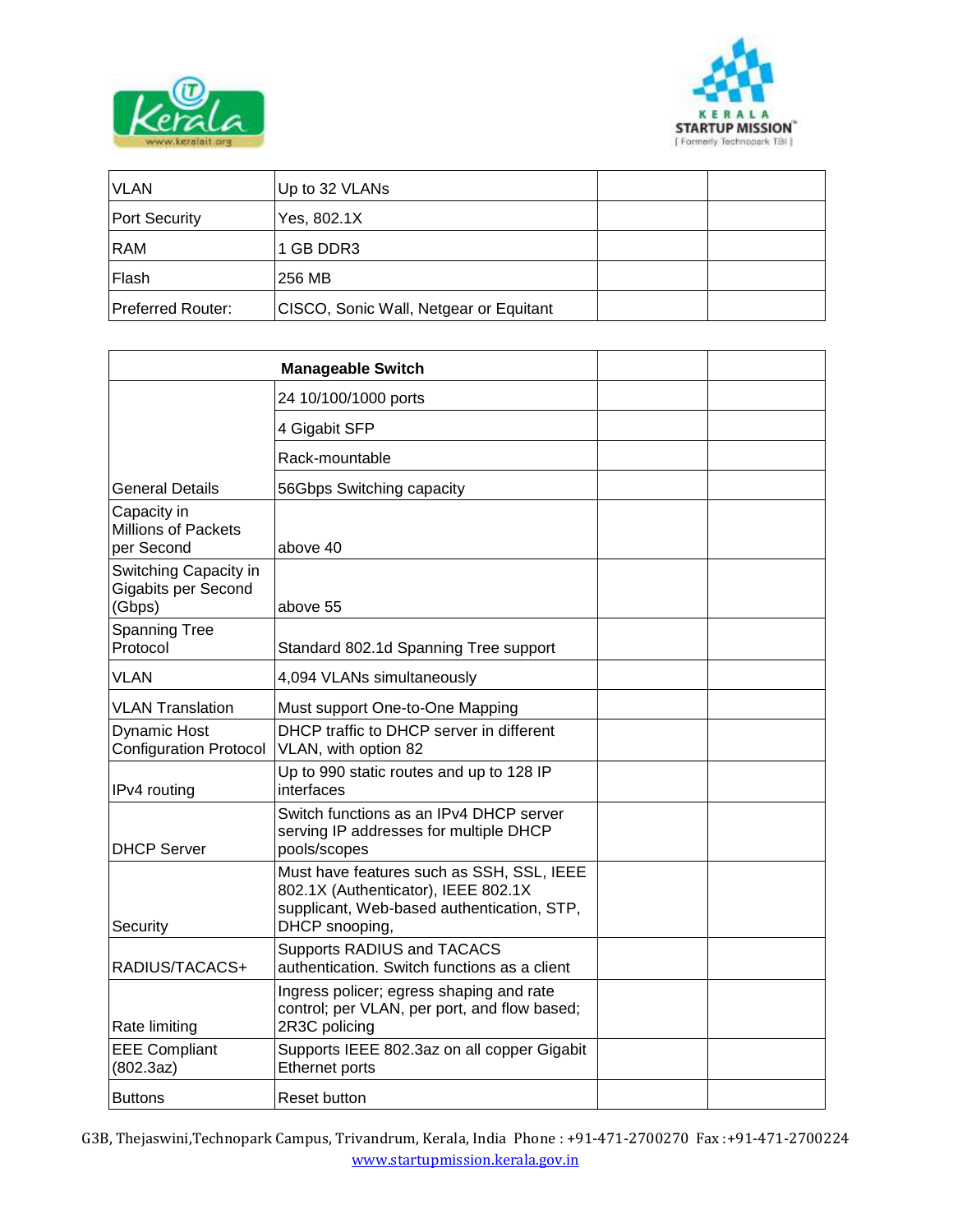



| Cabling type      | Unshielded Twisted Pair (UTP) Category 5e<br>or better for 1000BASE-T |  |
|-------------------|-----------------------------------------------------------------------|--|
| Flash             | 256 MB                                                                |  |
| <b>CPU</b>        | 800 MHz ARM                                                           |  |
| <b>DRAM</b>       | 512 MB                                                                |  |
| Preferred Switch: | CISCO, JUNIPER, Netgear or Equitant                                   |  |

|                                   | 2x2 WiFi 6 access point                                |  |
|-----------------------------------|--------------------------------------------------------|--|
|                                   | Aggregate throughput upto 1.5Gbps                      |  |
| <b>General Details</b>            | Management interfaces - Ethernet &<br><b>Bluetooth</b> |  |
|                                   | Ethernet Interface - (1) GbE RJ45 port                 |  |
| Management<br>interfaces          | Ethernet, Bluetooth                                    |  |
| <b>Button</b>                     | Factory reset                                          |  |
| WiFi standards                    | 802.11a/b/g, WiFi 4/WiFi 5/WiFi 6                      |  |
| Wireless security                 | WPA-PSK, WPA-Enterprise<br>(WPA/WPA2/WPA3)             |  |
| <b>VLAN</b>                       | 802.10                                                 |  |
| <b>Advanced QoS</b>               | Per-user rate limiting                                 |  |
|                                   | 2.4 GHz - $>=$ 300 Mbps                                |  |
| Throughput rate                   | 5 GHz - >=1201 Mbps                                    |  |
| Guest traffic isolation           | Supported                                              |  |
| <b>Preferred Access</b><br>point: | CISCO, UBIQUITI, SOPHOS or Equitant                    |  |